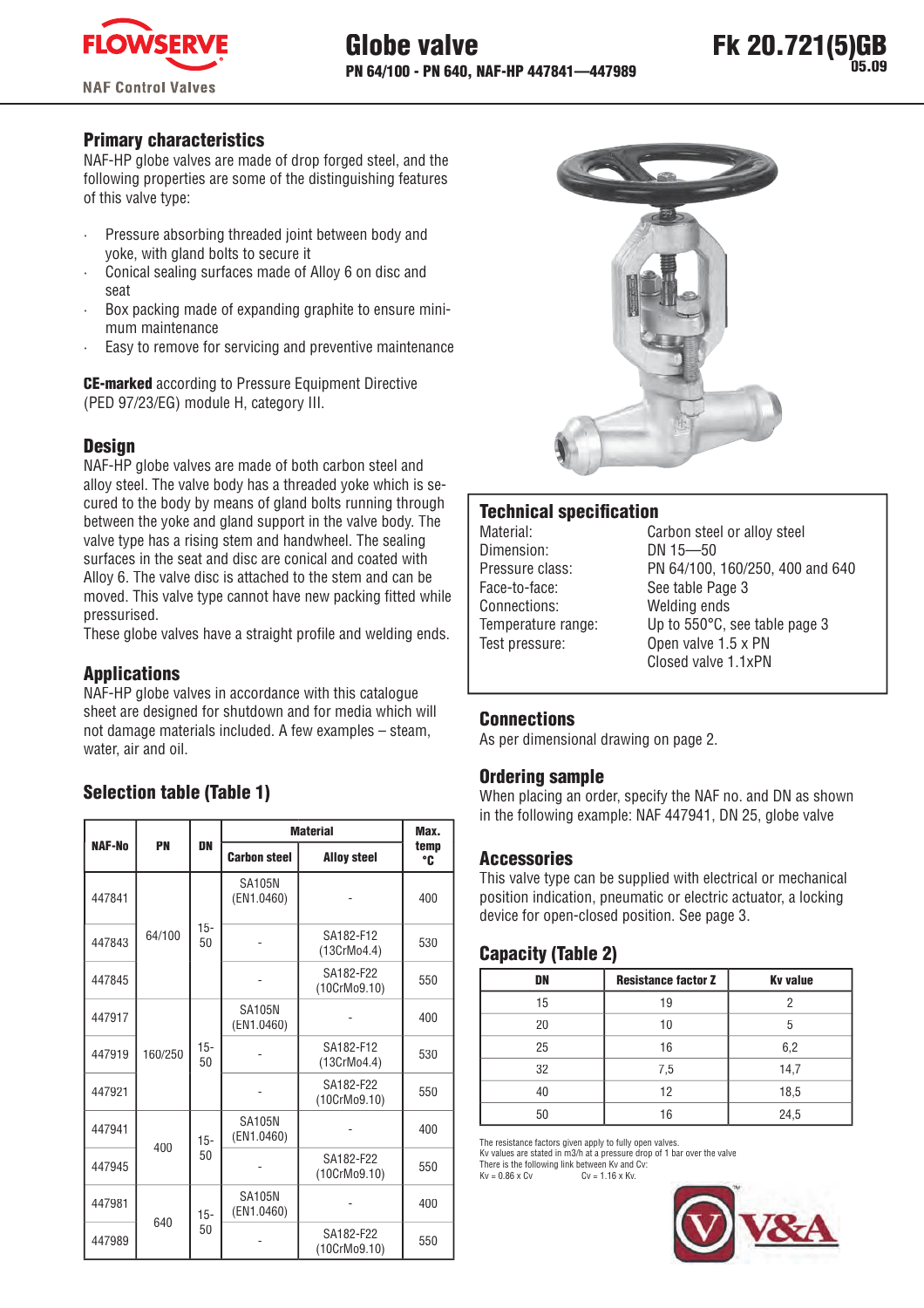

# **Material specification**



# **Material specification (Table 3)**

|                |                   | <b>Material</b>                          |                                        |                                          |  |  |  |  |  |
|----------------|-------------------|------------------------------------------|----------------------------------------|------------------------------------------|--|--|--|--|--|
| Pos            | Part              | NAF 447841, 447941<br>NAF 447917, 447981 | <b>NAF 447843</b><br><b>NAF 447919</b> | NAF 447845, 447945<br>NAF 447921, 447989 |  |  |  |  |  |
|                | Body              | SA105N (EN1.0460)                        | SA182-F12 (13CrMo4.4)                  | SA182-F22 (10CrMo9.10)                   |  |  |  |  |  |
| $\overline{2}$ | Seat              | Alloy 6                                  | Alloy 6                                | Alloy 6                                  |  |  |  |  |  |
| $3*$           | <b>Disc</b>       | Alloy 6                                  | Alloy 6                                | Alloy 6                                  |  |  |  |  |  |
| 4              | Washer            | Stainless steel W 1.4301                 | Stainless steel W 1.4301               | Stainless steel W 1.4301                 |  |  |  |  |  |
| $5*$           | Stem packing      | Graphite                                 | Graphite                               | Graphite                                 |  |  |  |  |  |
| $\overline{7}$ | Gland flange      | SA105N (EN1.0460)                        | SA105N (EN1.0460)                      | SA105N (EN1.0460)                        |  |  |  |  |  |
| 8              | Gland             | Stainless steel AISI 304                 | Stainless steel AISI 304               | Stainless steel AISI 304                 |  |  |  |  |  |
| 9              | Gland bolt<br>Nut | ASTM A193 B7<br>ASTM A194 2H             | <b>ASTM A193 B7</b><br>ASTM A194 2H    | ASTM A193 B7<br>ASTM A194 2H             |  |  |  |  |  |
| 10             | Stem              | 17Cr 1 Mo W 1.4122                       | 17Cr 1 Mo W 1.4122                     | 17Cr 1 Mo W 1.4122                       |  |  |  |  |  |
| 12             | Yoke              | SA105N (EN1.0460)                        | SA105N (EN1.0460)                      | SA105N (EN1.0460)                        |  |  |  |  |  |
| 13             | Stem nut          | Al. bronze                               | Al. bronze                             | Al. bronze                               |  |  |  |  |  |
| 14             | Handwheel         | Steel                                    | Steel                                  | Steel                                    |  |  |  |  |  |
| 21             | Nut               | Steel                                    | <b>Steel</b>                           | Steel                                    |  |  |  |  |  |
| 27             | Spring washer     | Steel                                    | Steel                                  | Steel                                    |  |  |  |  |  |
| 50<br>Pin      |                   | Tempered steel                           | <b>Tempered steel</b>                  | Tempered steel                           |  |  |  |  |  |

\* Recommended spares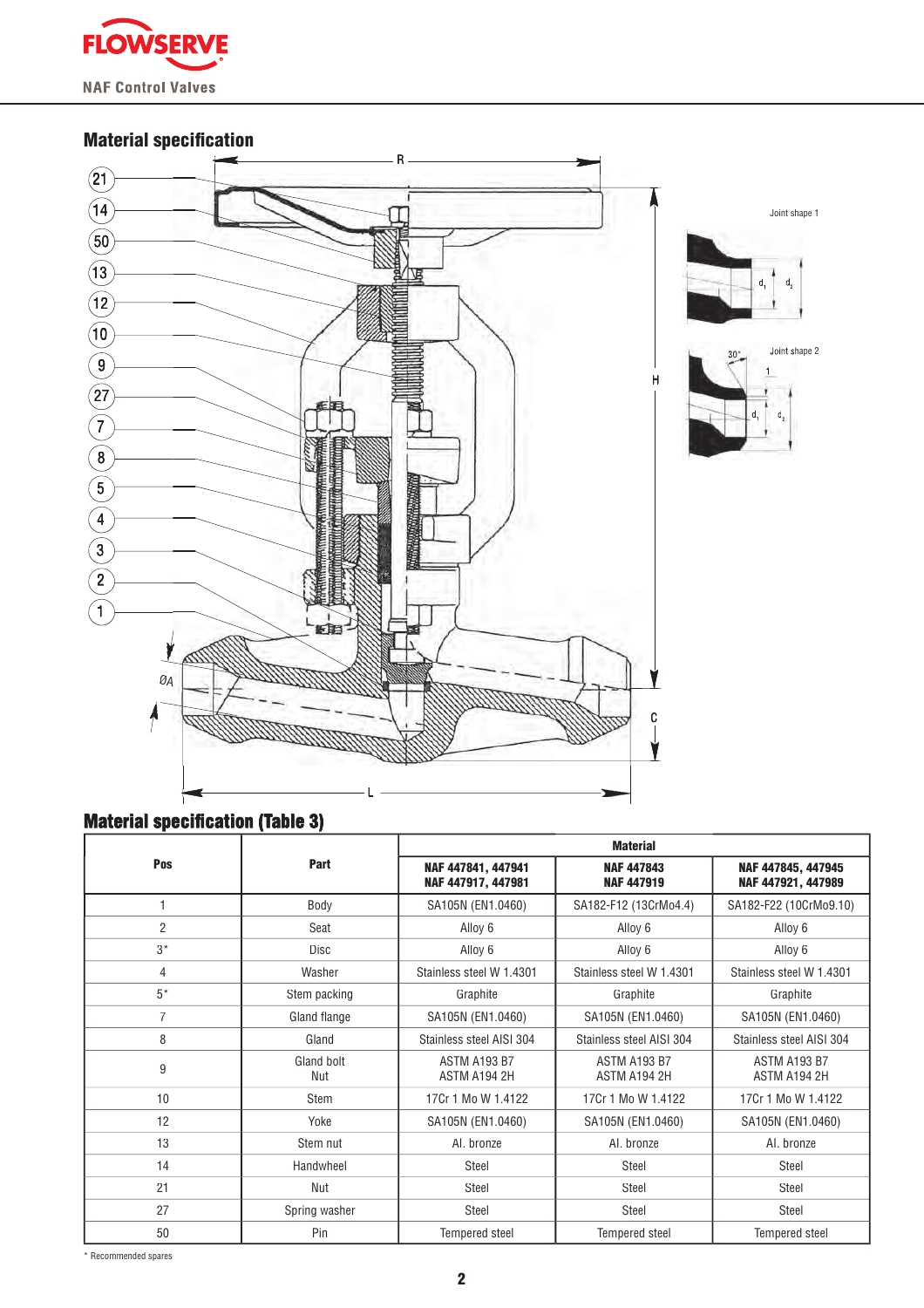| <b>NAF-No</b> | <b>PN</b> | <b>DN</b> | <b>Joint shape</b>                  | d <sup>1</sup>                | d <sup>2</sup> | L   | $H***$ | øA | øB  | C   | R   | Mass, kg |
|---------------|-----------|-----------|-------------------------------------|-------------------------------|----------------|-----|--------|----|-----|-----|-----|----------|
| 447841        | 15        |           | 1                                   | 17                            | 22             | 210 | 220    | 11 | 11  | 25  | 150 | 3,8      |
| 447843        |           | 20        | $\mathbf{1}$                        | 22                            | 28             | 230 | 278    | 16 | 18  | 38  | 200 | 7,4      |
| 447845        |           | 25        | $\mathbf{1}$                        | 28                            | 34             | 230 | 278    | 20 | 18  | 38  | 200 | 7,4      |
|               | 64/100    | 32        | $\overline{2}$                      | 36                            | 43             | 300 | 455    | 30 | 36  | 72  | 350 | 31       |
|               |           | 40        | $\overline{2}$                      | 42                            | 49             | 300 | 455    | 30 | 36  | 72  | 350 | 31       |
|               |           | 50        | $\overline{2}$                      | 52                            | 61             | 300 | 455    | 40 | 36  | 72  | 350 | 31       |
| 447917        |           | 15        | $\overline{2}$                      | 14                            | 22             | 210 | 220    | 11 | 11  | 25  | 150 | 3,8      |
| 447919        |           | 20        | $\overline{c}$                      | 19                            | 28             | 230 | 278    | 16 | 18  | 38  | 200 | 7,4      |
| 447921        |           | 25        | $\overline{2}$                      | 24                            | 34             | 230 | 278    | 20 | 18  | 38  | 200 | 7,4      |
|               | 160/250   | 32        | $\overline{2}$                      | 31                            | 43             | 300 | 455    | 30 | 36  | 72  | 350 | 31       |
|               |           | 40        | $\overline{2}$                      | 36                            | 49             | 300 | 455    | 30 | 36  | 72  | 350 | 31       |
|               |           | 50        | $\overline{2}$                      | 44                            | 61             | 300 | 455    | 40 | 36  | 72  | 350 | 31       |
| 447941        |           | 15        | $\overline{2}$                      | 17                            | 28             | 210 | 220    | 11 | 11  | 25  | 150 | 3,8      |
| 447945        |           | 20        | $\overline{2}$                      | 22                            | 34             | 230 | 278    | 16 | 18  | 38  | 200 | 7,4      |
|               | 400       | 25        | $\overline{2}$                      | 28                            | 44             | 230 | 278    | 20 | 18  | 38  | 200 | 7,4      |
|               |           | 40        | $\overline{c}$                      | 39                            | 61             | 300 | 455    | 30 | 36  | 72  | 350 | 31       |
|               |           | 50        | $\overline{2}$                      | 49                            | 77             | 300 | 455    | 40 | 36  | 72  | 350 | 31       |
| 447981        |           | 15        |                                     | 210                           | 278            | 11  | 11     | 25 | 150 | 3,8 |     |          |
| 447989        |           | 20        |                                     |                               |                | 230 | 278    | 16 | 18  | 38  | 200 | 7,4      |
|               | 640       | 25        | Joint shape and welding ends speci- | fied in connection with order |                | 230 | 278    | 20 | 18  | 38  | 200 | 7,4      |
|               |           | 40        |                                     |                               |                | 300 | 455    | 30 | 36  | 72  | 350 | 31       |
|               |           | 50        |                                     |                               |                | 300 | 455    | 40 | 36  | 72  | 350 | 31       |

# Dimensions in mm<br>Working pressure and temperature (Table 5)

|               |           | Max. temperature °C   |     |     |     |     |     |     |     |                          |                          |     |                          |     |                          |     |     |
|---------------|-----------|-----------------------|-----|-----|-----|-----|-----|-----|-----|--------------------------|--------------------------|-----|--------------------------|-----|--------------------------|-----|-----|
| <b>NAF-No</b> | <b>PN</b> | 20                    | 150 | 200 | 250 | 300 | 350 | 400 | 425 | 450                      | 475                      | 500 | 510                      | 520 | 530                      | 540 | 550 |
|               |           | Max. Pressure bar (e) |     |     |     |     |     |     |     |                          |                          |     |                          |     |                          |     |     |
| 447841        | 64/100    | 100                   | 90  | 80  | 70  | 60  | 56  | 50  |     |                          |                          | ٠   |                          |     |                          |     |     |
| 447917        | 160/250   | 250                   | 250 | 200 | 175 | 150 | 140 | 125 | ۰   |                          |                          | ۰   | $\overline{\phantom{a}}$ | ۰   | -                        | ۰   | ٠   |
| 447941        | 400       | 400                   | 360 | 320 | 280 | 240 | 225 | 200 | -   |                          |                          | ۰   | $\overline{\phantom{a}}$ | ۰   | -                        |     | ۰   |
| 447981        | 640       | 640                   | 576 | 512 | 448 | 384 | 360 | 320 | ۰   | $\overline{\phantom{a}}$ | $\overline{\phantom{a}}$ | ۰   | $\overline{\phantom{a}}$ | ۰   | $\overline{\phantom{a}}$ | ۰   | ۰   |
| 447843        | 64/100    | 100                   | 100 | 100 | 100 | 100 | 95  | 91  | 89  | 87                       | 82                       | 74  | 62                       | 49  | 38                       |     |     |
| 447845        | 64/100    | 100                   | 100 | 100 | 100 | 100 | 95  | 91  | 89  | 87                       | 82                       | 74  | 62                       | 49  | 38                       | 29  | 23  |
| 447919        | 160/250   | 250                   | 250 | 250 | 250 | 250 | 238 | 227 | 223 | 217                      | 206                      | 184 | 154                      | 124 | 97                       | ۰   | ٠   |
| 447921        | 160/250   | 250                   | 250 | 250 | 250 | 250 | 238 | 227 | 223 | 217                      | 206                      | 184 | 154                      | 124 | 108                      | 95  | 81  |
| 447945        | 400       | 400                   | 400 | 400 | 400 | 400 | 380 | 364 | 356 | 348                      | 330                      | 295 | 250                      | 198 | 174                      | 151 | 130 |
| 447989        | 640       | 640                   | 640 | 640 | 640 | 640 | 608 | 582 | 570 | 557                      | 528                      | 472 | 400                      | 317 | 278                      | 241 | 208 |

### **Variants**

Version with control disc, as stop check valve and check valve (See Fk 20.722, 33.721 and 30.721). All versions are also available in ANSI standard format. The valves are also available in stainless steel. The check valves and stop check valves are also available in PN 400 and PN 640. Valve arrangement for drainage and blow-off, see Fk 20.723. Contact NAF for further information.

# **Labelling**

The valves are marked with the NAF No., PN, DN, material, part no. and an arrow indicating the direction of flow.



3



Position indication which shows:

open - closed - intermediate positions

Pneumatic diaphragm actuator

Function: Air opensspring closes<br>Spring opens air closes



Locking device for both open and closed position